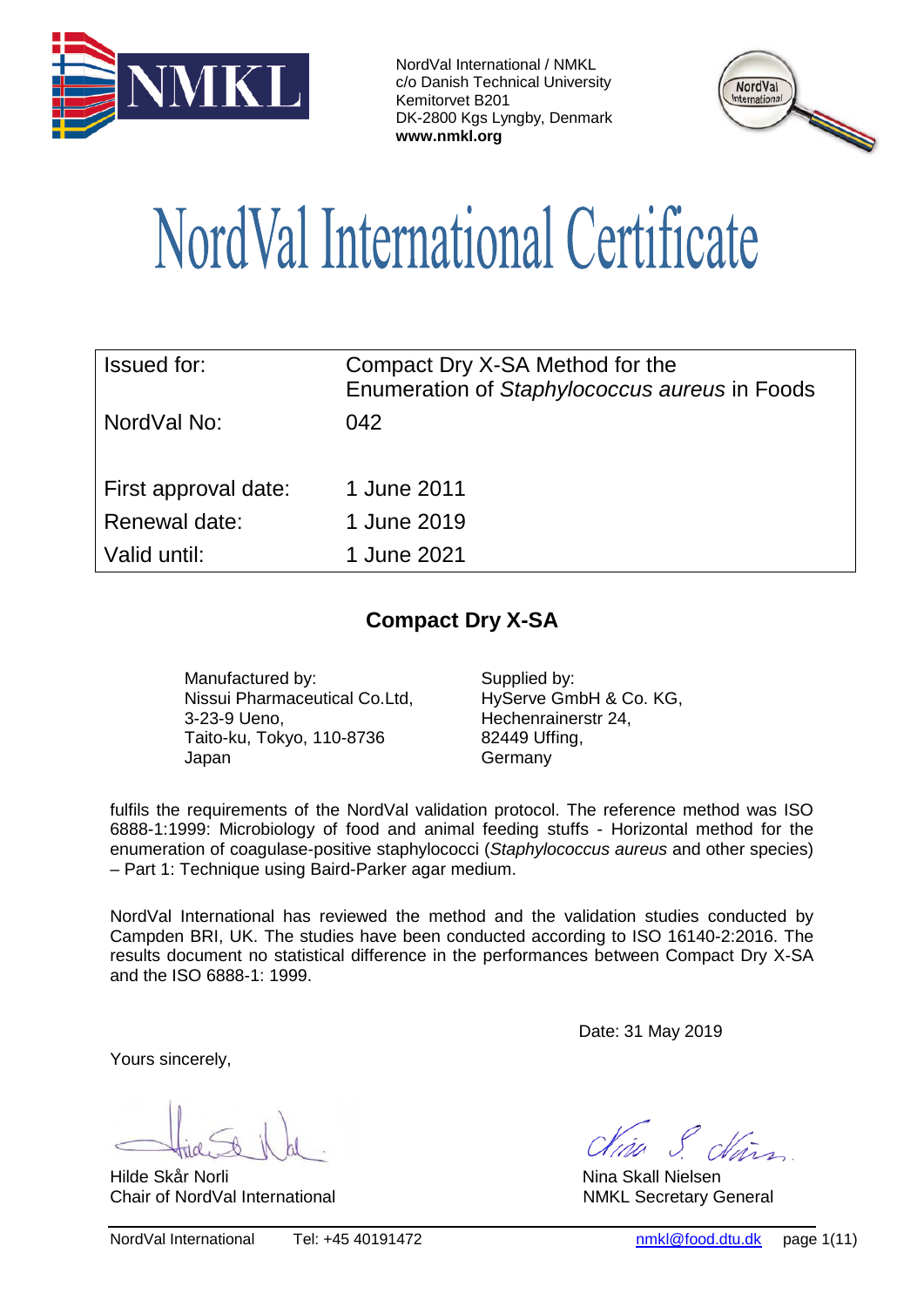



## **PRINCIPLE OF THE METHOD**

Compact Dry X-SA method contains a ready-to-use dry chromogenic medium, and selective agents for the detection and enumeration of *Staphylococcus aureus,* which form blue colonies. An aliquot of 1 ml of an appropriate dilution is plated onto Compact Dry X-SA plate. The incubation conditions tested in the study were  $37 \pm 1^{\circ}$ C for  $24 \pm 2$ h.

## **FIELD OF APPLICATION**

The method has been tested on the detection and enumeration of *Staphylococcus aureus* in foods.

### **HISTORY**

Original studies for this certificate were conducted according NordVal protocol from 2010. Selectivity results are from this study. A renewal study was carried out in 2017 according to ISO 16140-2:2016 to test for relative trueness and accuracy profile. Further, a new selectivity was also carried out. The design of the Inter-laboratory study (ILS) is the same for the 2003 and 2016 versions of ISO16140, and therefore the existing ILS data were reanalysed using the new statistical approach outlined in ISO16140-2:2016.

### **RESULTS OF THE COMPARISON STUDIES**

### **Selectivity; inclusivity and exclusivity**

Inclusivity: All the 51 strains of *Staphylococcus aureus* yielded typical (blue) colonies on Compact Dry X-SA. For the reference method two strains were not detected (*S. aureus* 1236 and 1241).

Exclusivity: 31 strains of non-target organisms were tested. None of the strains appeared typical (blue colonies) on the Compact Dry X-SA. The reference method detected two strains as positive (S.delphini NCIMB 13206 and on S. hyicus CRA 254).

#### **Precision and compliance between Compact Dry X-SA and the reference method**

During this study it was necessary to artificially contaminate the majority of samples. The foods tested were cooked sliced ham, frozen prawns, raw cow's milk, fresh cream pastry products and chilled fresh pasta. At least five levels of contamination were used for each food matrix. Each sample was tested by both the reference method and the alternative method.

#### **Relative trueness**

The relative trueness is illustrated by the use of a Bland-Altman plot, i.e. the difference (bias) between paired samples analysed with the reference method and the alternative method respectively, plotted against the mean values obtained by the reference method. In the plot, Upper and Lower limits are included as the bias  $\pm 2$  times the standard deviation of the bias. The Bland-Altman Plot in Figure 1, illustrates the difference obtained in the enumeration of total Staphylococcus aureus in foods by the alternative and the reference method, respectively.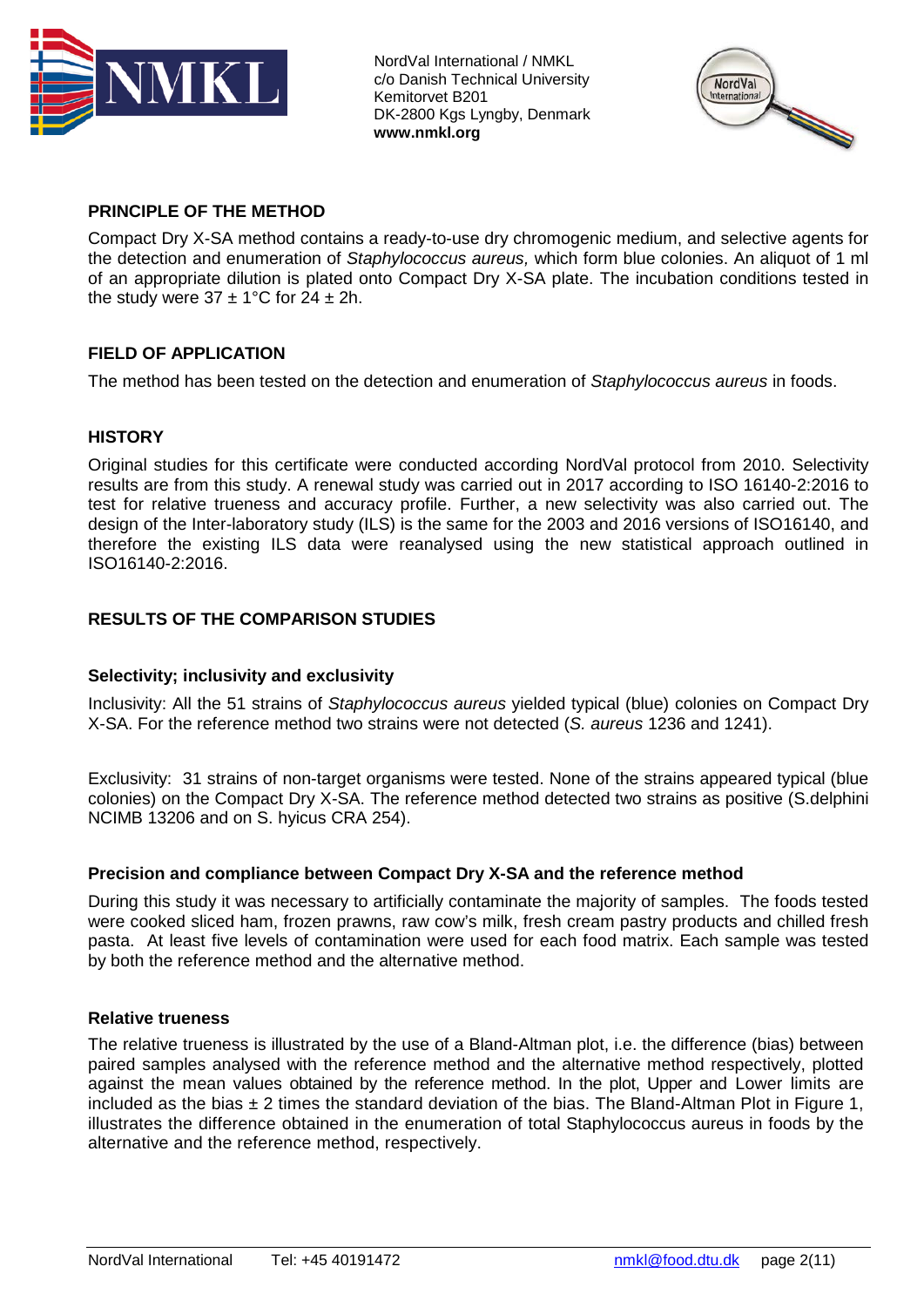





**Figure 1: Bland-Altman plot for all categories** 

## **Conclusion of the comparison study:**

The results of the Bland-Altman Plot provides a visual observation on the amount of bias and extreme results. It is expected that not more than one in 20 data values will lie outside the 95% Confidence Limits (CLs). The Figure 1, shows that there is a bias, as more results are obtained below the Identity  $=0$ .

For 'All Categories' there are five in 77 values which lie outside the CLs. This is a little more than the expectation of less than one in 20. For this circumstance or more extreme (≥ 5/77) a binomial distribution with mean = 1/20 gives a probability of 0.341, substantially greater than the commonly accepted critical significance level of 0.05.There were no identifiable trends in the five data outside the CLs and they covered 4 different food categories, 2 different inoculated strains and naturally contaminated samples.

## **Accuracy profiles:**

The accuracy profile study is a comparative study between the results obtained by the reference and the results of the alternative method. This study is conducted using artificially contaminated samples. One type per category is tested for this.

## Food matrices

For each of 5 food categories, one type of food was tested using 6 samples per type. Of the 6 samples, there were 2 at a low level, 2 at a medium level and 2 at a high level of contamination. For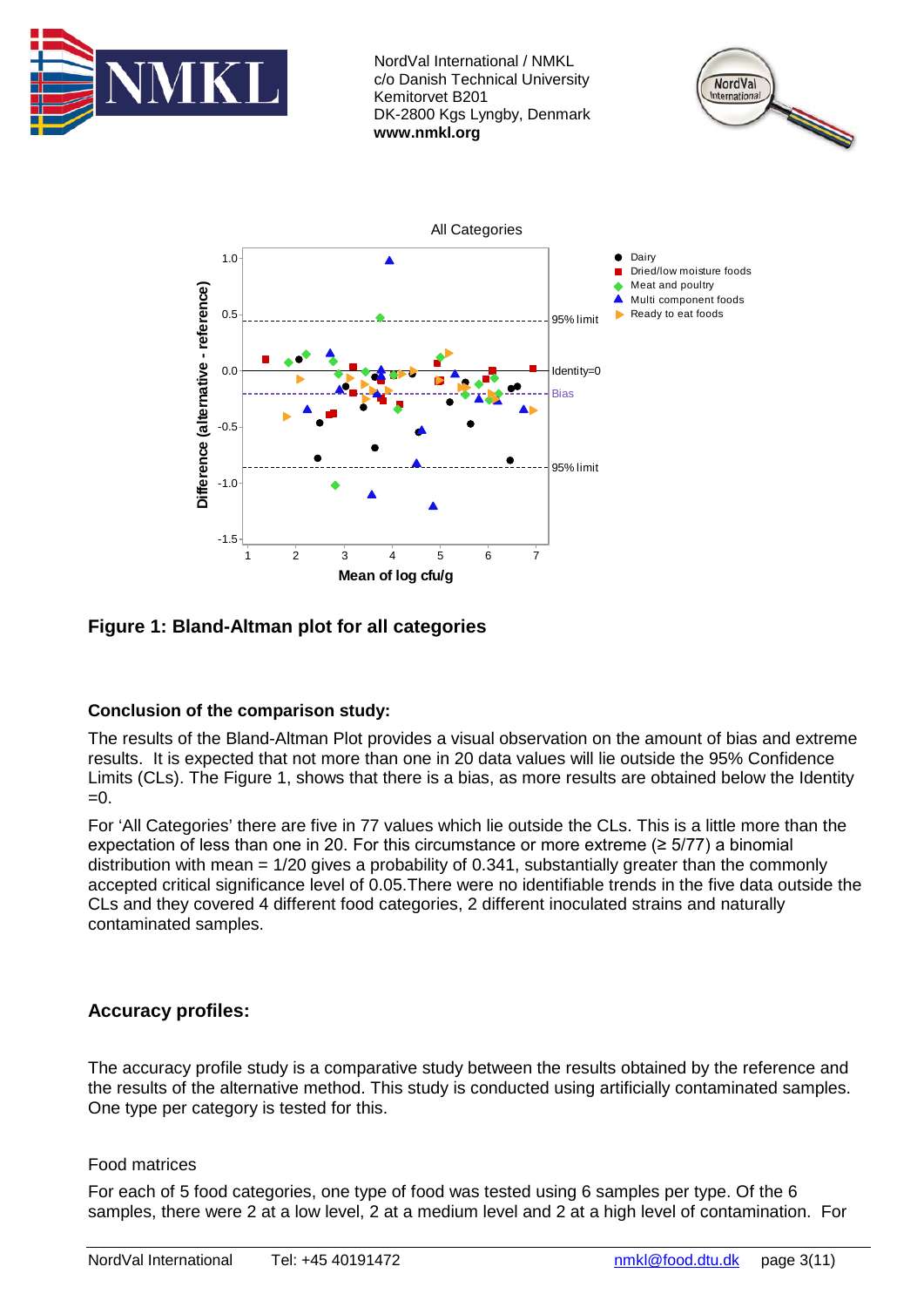



each of the 6 samples per category, 5 replicate test portions were tested. Non –inoculated samples (5) of each product type were also tested. Each sample was bulk inoculated and separate replicate test portions examined.

The observed profiles are within the 0.5 log AL or the recalculated AL limit calculated according to ISO16140-2:2015 section 6.1.3.3.

All the accuracy profiles, shown in figure 2, fulfil the performance criteria and the alternative method is accepted as being equivalent to the reference method.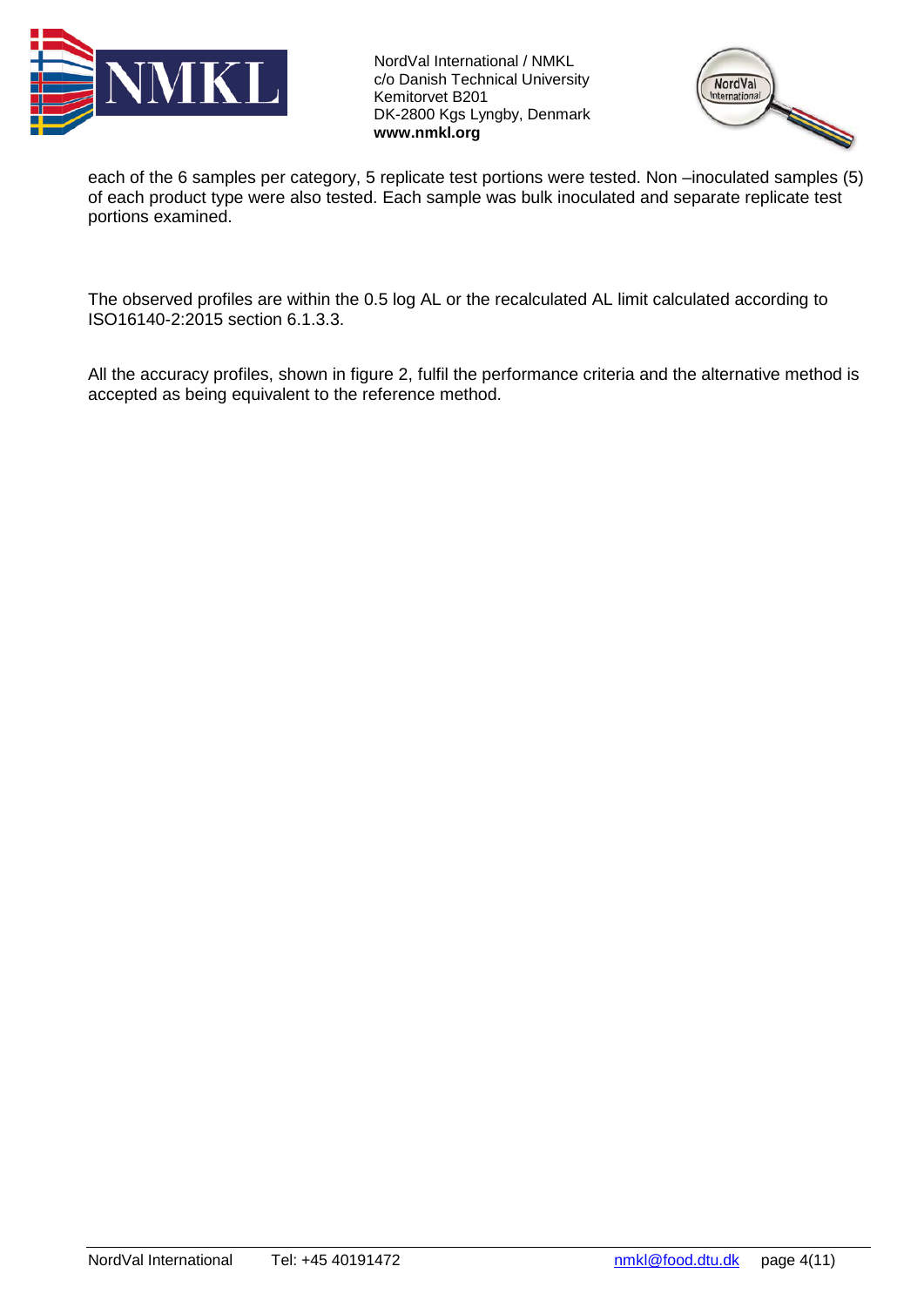**Figure 2a: Dairy products**

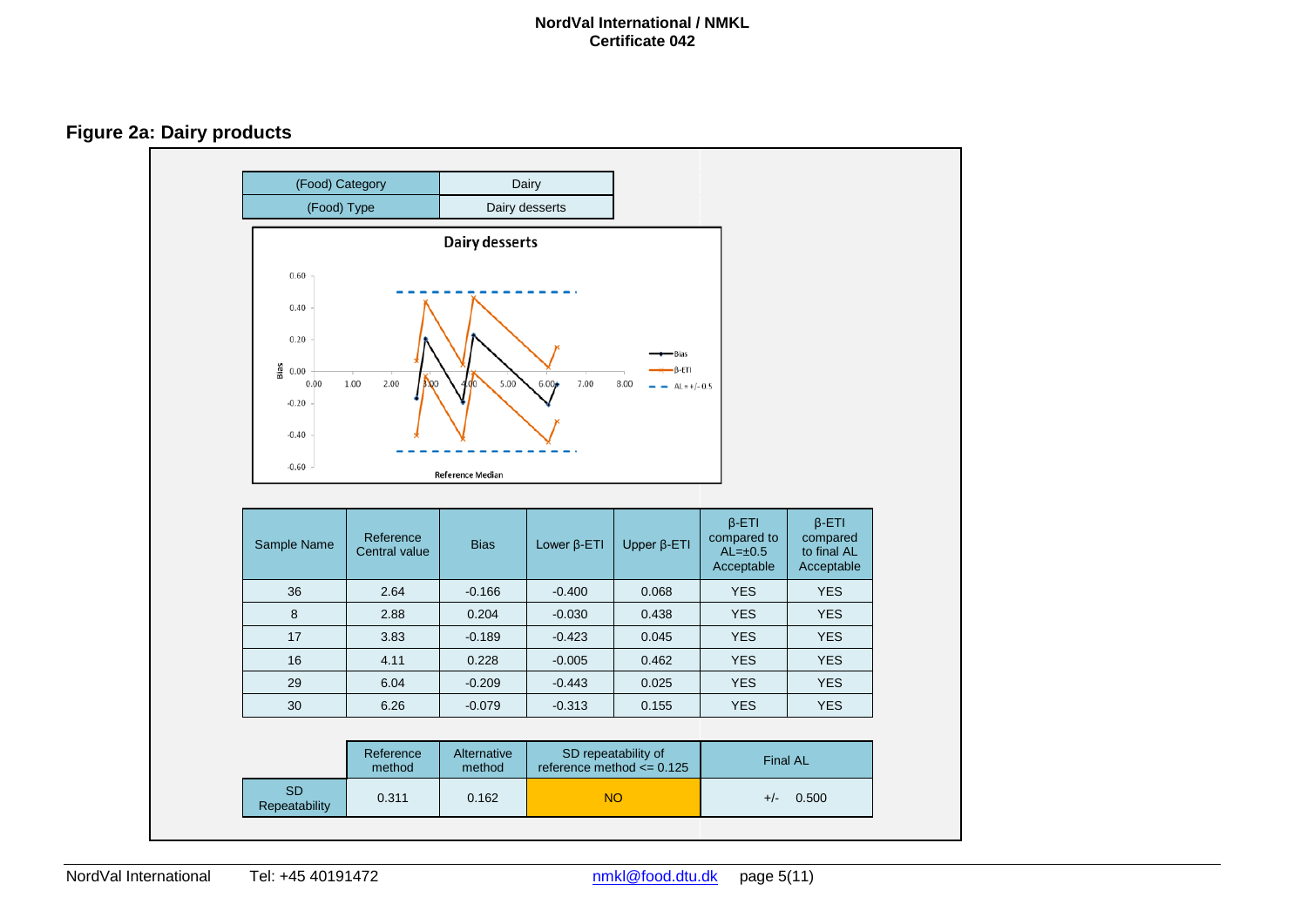**Figure 2b: Dried/rehydrated & low moisture products**

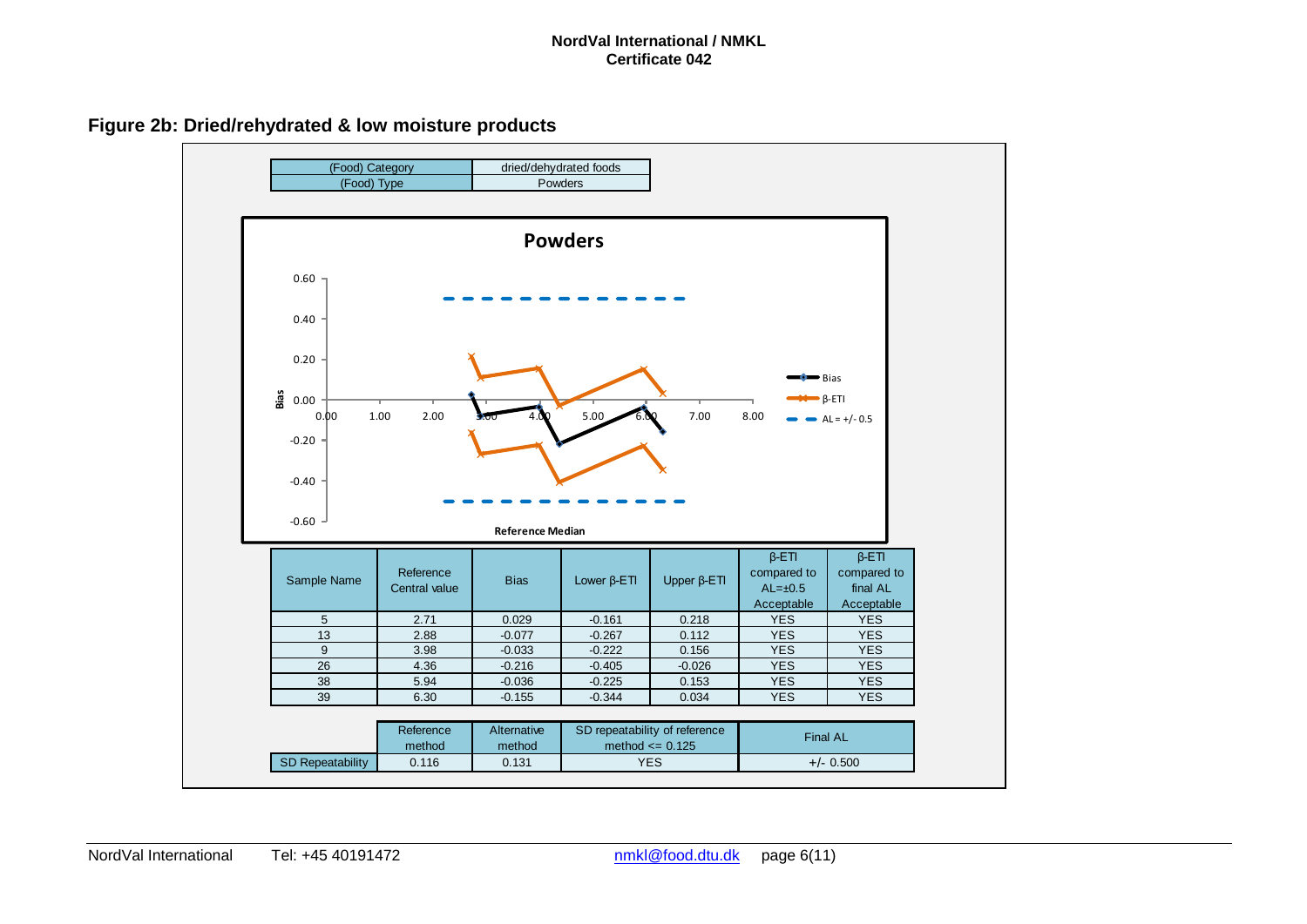**Figure 2c: Meat and poultry**

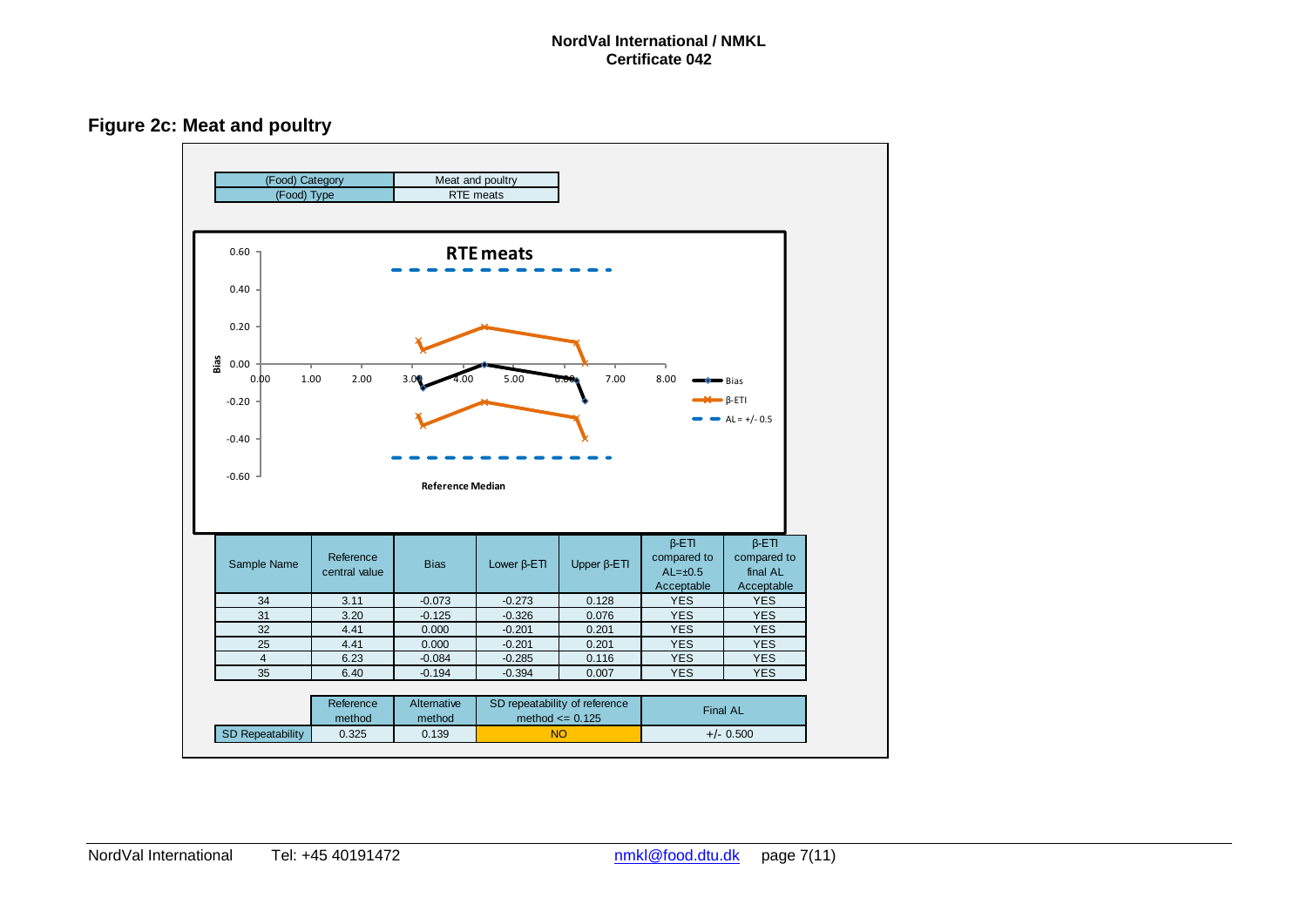**Figure 2d: Ready to eat foods**

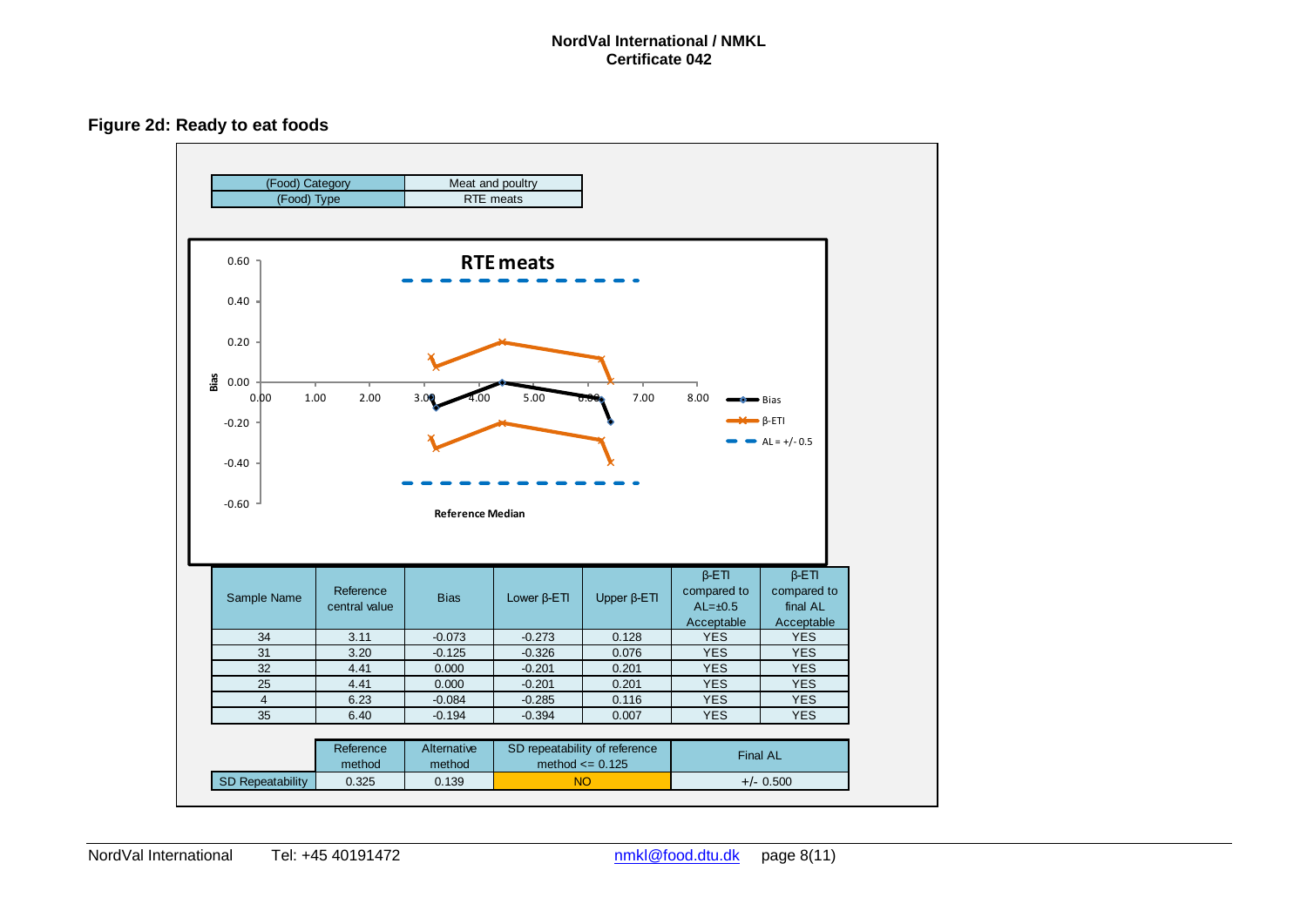**Figure 2e: Multi component foods**

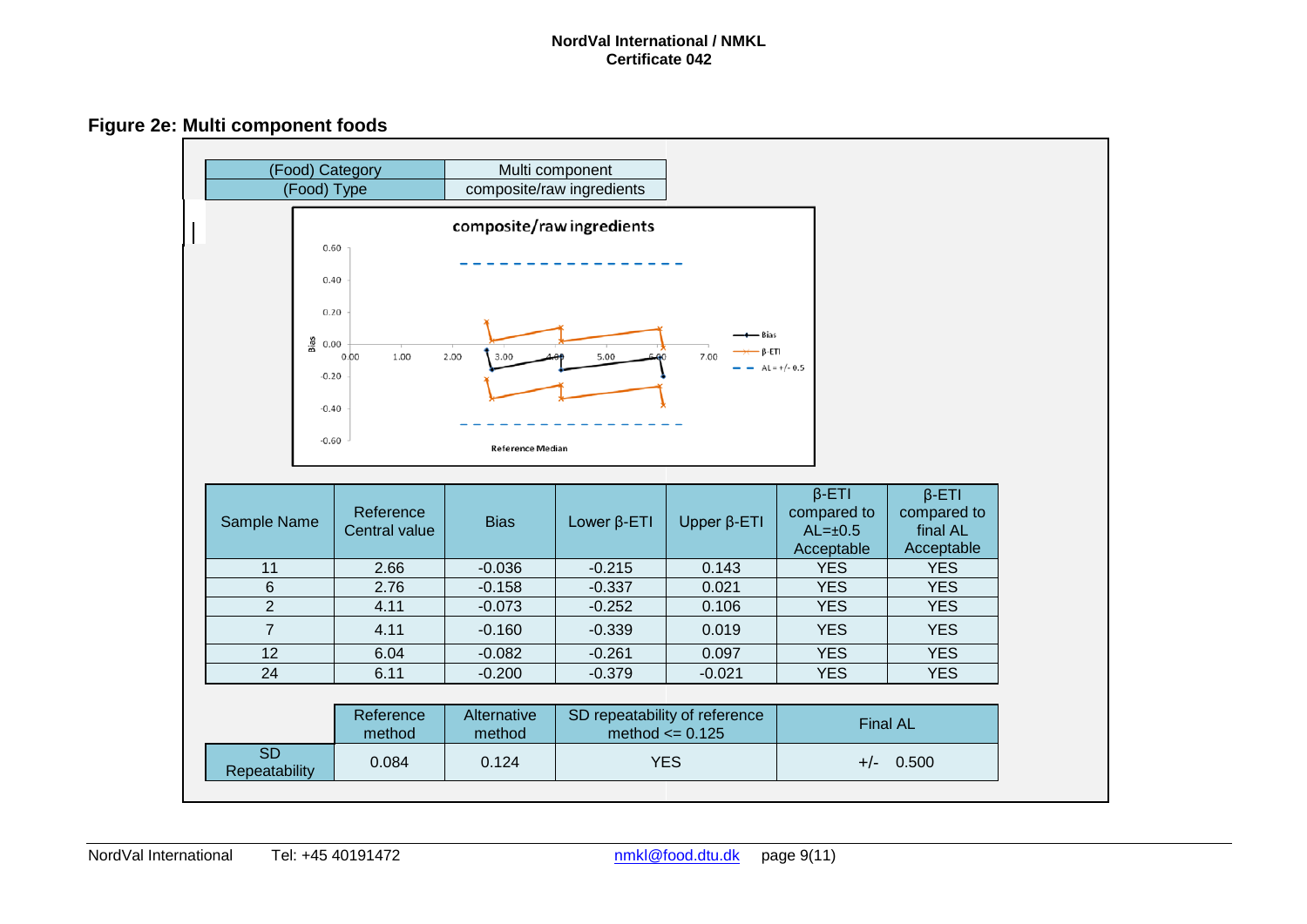### **RESULTS OF THE COLLABORATIVE STUDY**

Ten collaborative laboratories (as well as the Expert Laboratory) participated in the collaborative study. A single strain of *S.aureus* isolated from milk powder was incubated. Raw whole milk was used as matrix. Two milk samples remained uninoculated. For six samples, appropriated dilutions of the *S.aureus* culture were used to individually inoculated 2 x 20 ml milk samples at the lower (100 cfu/ml) middle (1000 cfu/ml) and higher (10000 cfu/ml) contamination levels. The results obtained are given in table 1.

## **Table 1. Statistical analysis of the ILS data according to the ISO spreadsheet**

| <b>Accuracy profile</b>                                                   |                        |          |             |                                                                                               |  |
|---------------------------------------------------------------------------|------------------------|----------|-------------|-----------------------------------------------------------------------------------------------|--|
| <b>Study Name</b>                                                         | <b>XSAILS</b> analysis |          |             | Application of clause 6.2.3<br>Step 8: If any of the values for the $\beta$ -ETI fall outside |  |
| <b>Date</b>                                                               | Campden BRI            |          |             | the acceptability limits, calculate the pooled average                                        |  |
| Coordinator                                                               | 22/12/2016             |          |             | reproducibility standard deviation of the reference<br><b>TRUE</b>                            |  |
| <b>Tolerance probability (beta)</b>                                       | 80%                    | 80%      | 80%         | method.                                                                                       |  |
| Acceptability limit in log (lambda)                                       | 1.11                   | 1.11     | 1.11        | Step 9: Calculate new acceptability limits as a                                               |  |
|                                                                           |                        |          |             | function of this standard deviation.                                                          |  |
|                                                                           | Alternative method     |          |             | Reference method                                                                              |  |
| Levels                                                                    | Low                    | Medium   | <b>High</b> | <b>High</b><br>Medium<br>Low                                                                  |  |
| <b>Target value</b>                                                       | 3.100                  | 4.061    | 5.102       |                                                                                               |  |
| Number of participants (K)                                                | 10 <sup>1</sup>        | 10       | 10          | 10 <sup>1</sup><br>10<br>10                                                                   |  |
| Average for alternative method                                            | 2.677                  | 3.798    | 4.897       | 5.102<br>3.100<br>4.061                                                                       |  |
| Repeatability standard deviation (sr)                                     | 0.165                  | 0.096    | 0.121       | 0.142<br>0.373<br>0.126                                                                       |  |
| Between-labs standard deviation (sL)                                      | 0.277                  | 0.145    | 0.336       | 0.178<br>0.196<br>0.309                                                                       |  |
| Reproducibility standard deviation (sR)                                   | 0.323                  | 0.174    | 0.358       | 0.228<br>0.233<br>0.485                                                                       |  |
| Corrected number of dof                                                   | 11.659                 | 12.162   | 10.090      | 13.149<br>12.044<br>15.678                                                                    |  |
| Coverage factor                                                           | 1.417                  | 1.412    | 1.435       |                                                                                               |  |
| Interpolated Student t                                                    | 1.359                  | 1.355    | 1.371       |                                                                                               |  |
| Tolerance interval standard deviation                                     | 0.3364                 | 0.1810   | 0.3740      |                                                                                               |  |
| Lower TI limit                                                            | 2.220                  | 3.552    | 4.384       |                                                                                               |  |
| Upper TI limit                                                            | 3.134                  | 4.043    | 5.410       |                                                                                               |  |
| <b>Bias</b>                                                               | $-0.423$               | $-0.263$ | $-0.205$    | Select ALL blue lines to draw                                                                 |  |
| <b>Relative Lower TI limit (beta = 80%)</b>                               | $-0.880$               | $-0.508$ | $-0.718$    | the accuracy profile as                                                                       |  |
| <b>Relative Upper TI limit (beta = 80%)</b>                               | 0.034                  | $-0.018$ | 0.308       | illustrated in the worksheet                                                                  |  |
| <b>Lower Acceptability Limit</b>                                          | $-1.11$                | $-1.11$  | $-1.11$     | "Graph Profile"                                                                               |  |
| <b>Upper Acceptability Limit</b>                                          | 1.11                   | 1.11     | 1.11        |                                                                                               |  |
| New acceptability limits may be based on reference method pooled variance |                        |          |             |                                                                                               |  |
| Pooled repro standard dev of reference                                    | 0.337                  |          |             |                                                                                               |  |